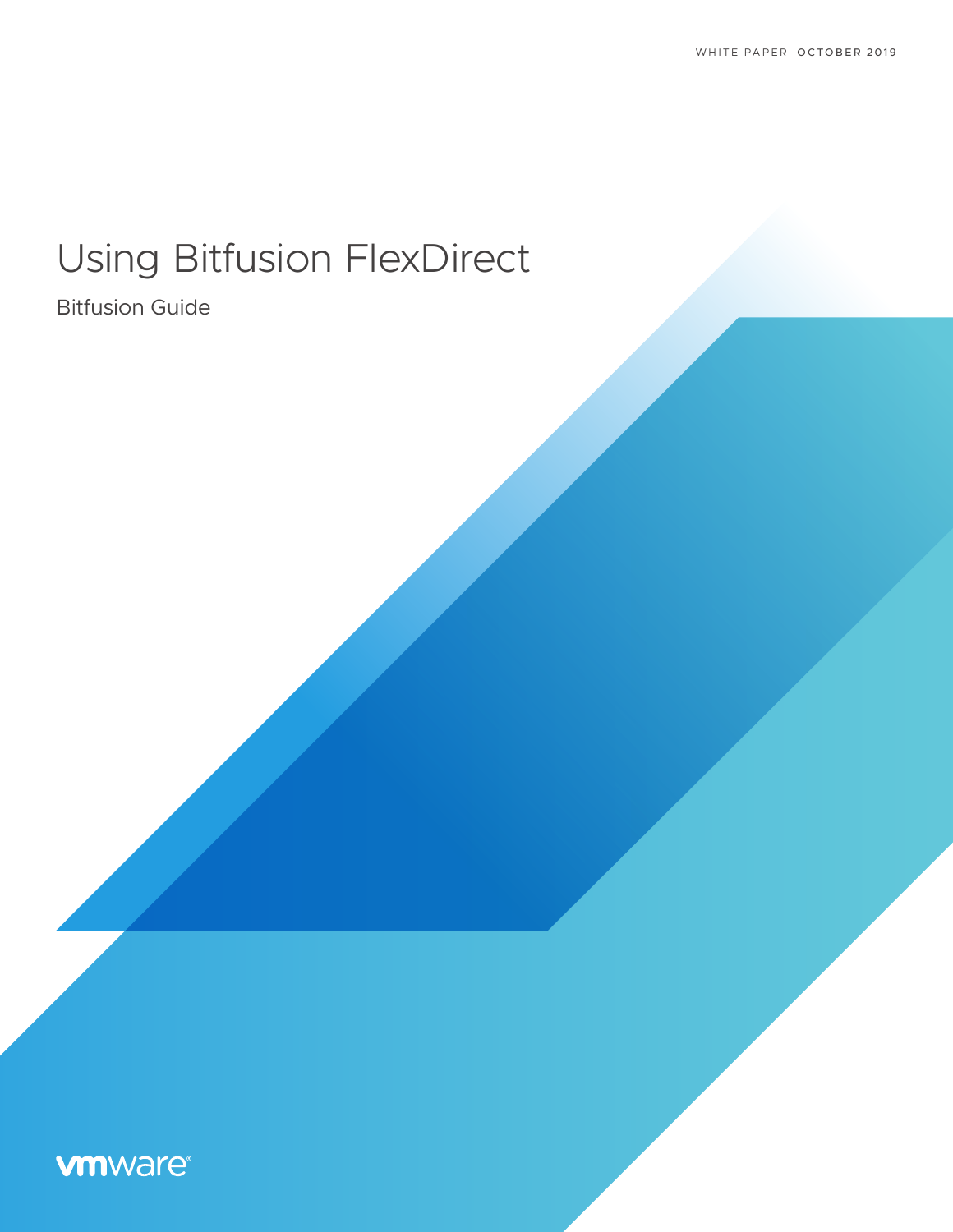# Table of Contents

| Introduction                               | 3              |
|--------------------------------------------|----------------|
| Starting FlexDirect Servers from the CLI   | 3              |
| Client Configuration and Cluster Health    | 5              |
| Verifying Setup with Health Check          | 5              |
| Using GPUs from the Client                 | 5              |
| Running Applications on the Local Server   | $\overline{7}$ |
| Reserving GPUs                             | 8              |
| <b>Releasing GPUs</b>                      | 9              |
| Advanced Networking Configuration          | 9              |
| Detailed Usage                             | 10             |
| Dividing GPU Resources by GPU Type         | 12             |
| Dividing GPU Resources into Multiple Pools | 14             |
| Usage Examples                             | 15             |
| <b>Upgrading FlexDirect</b>                | 17             |
| Licensing                                  | 17             |
| Crashreport                                | 18             |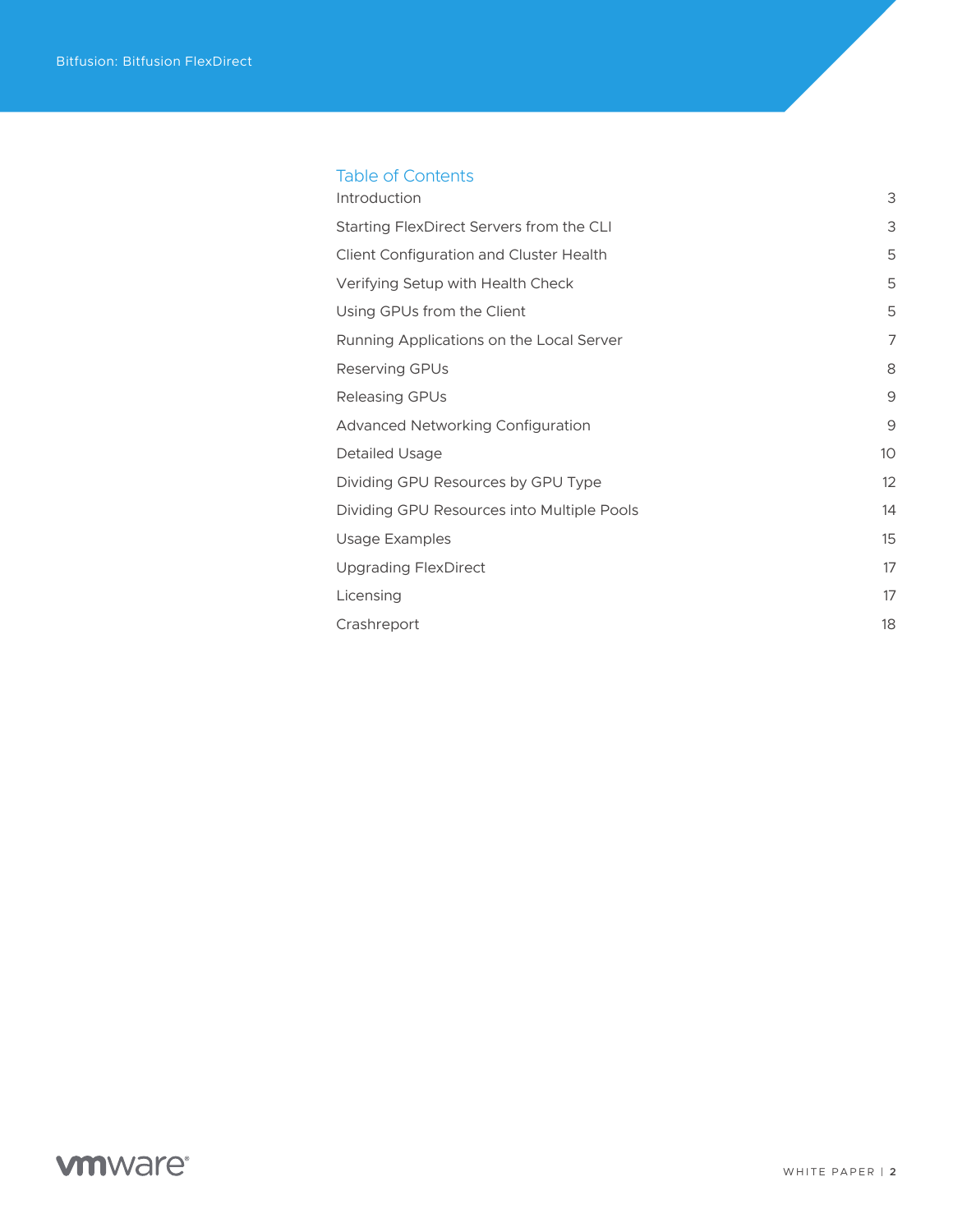#### <span id="page-2-0"></span>**Introduction**

FlexDirect is Bitfusion's intuitive GPU virtualization software. Your GPU applications can run seamlessly and concurrently from all the nodes in your cluster, whether they have physically attached GPUs or not. Multiple configurations and use-cases are supported:

- Scheduling GPU resources for multiple applications and users
- Remote access of GPU resources
- Partitioning GPU resources (memory) for shared (simultaneous) use
- Aggregation of multiple GPUs for applications that can use them

This document assumes you have successfully installed and initialized FlexDirect on the GPU nodes and on the CPU nodes of your cluster, and that you have run the health check and fixed any problems it uncovered. (Start with the *[System Requirements](https://www-review.vmware.com/solutions/business-critical-apps/hardwareaccelerators-virtualization.html 
)* and *[Installation](https://www-review.vmware.com/solutions/business-critical-apps/hardwareaccelerators-virtualization.html 
)* guides if you have not.)

# Starting FlexDirect Servers from the CLI

Normally the FlexDirect Daemon runs as a systemd service, but if you wish to execute it from the command line, follow these instructions. Launch the FlexDirect daemon on all GPU servers in your cluster by running the following (do not run this on servers without GPUs):

#### Shell

% flexdirect resource\_scheduler [[-n num\_gpus] | [-d devices]] [-l listen\_address] [-s SRS\_listening\_port] [-p server\_listening\_port]

The FlexDirect daemon is also known as the resource scheduler or SRS (Simple Resource Scheduler). SRS acts as a server for clients needing GPU services. It manages a set of its local, physically attached GPUs. It listens to FlexDirect clients on a specified TCP port. You may launch multiple instances of SRS, with unique TCP ports, on a server to manage distinct, separate subsets of GPUs. Clients may consume the GPU resources from multiple servers (SRS instances).

| <b>FLEXDIRECT</b><br>RESOURCE<br><b>SCHEDULER</b><br><b>OPTIONS</b> | <b>EXPLANATION</b>                                                                                                                                                                                                                 |
|---------------------------------------------------------------------|------------------------------------------------------------------------------------------------------------------------------------------------------------------------------------------------------------------------------------|
| $-n, -num\_qpus$<br>$<$ num $>$                                     | Use/manage the first <num> GPUs.<br/>Conflicts with --devices.<br/>Default: all local GPUs</num>                                                                                                                                   |
| -d, --devices<br><list></list>                                      | A comma-separated list of GPU devices (by index) to be managed by<br>this instance of SRS. If a server had three devices, then the complete<br>list would be 0.1.2.<br>Conflicts with --num qpus.<br>Default: defer to --num qpus. |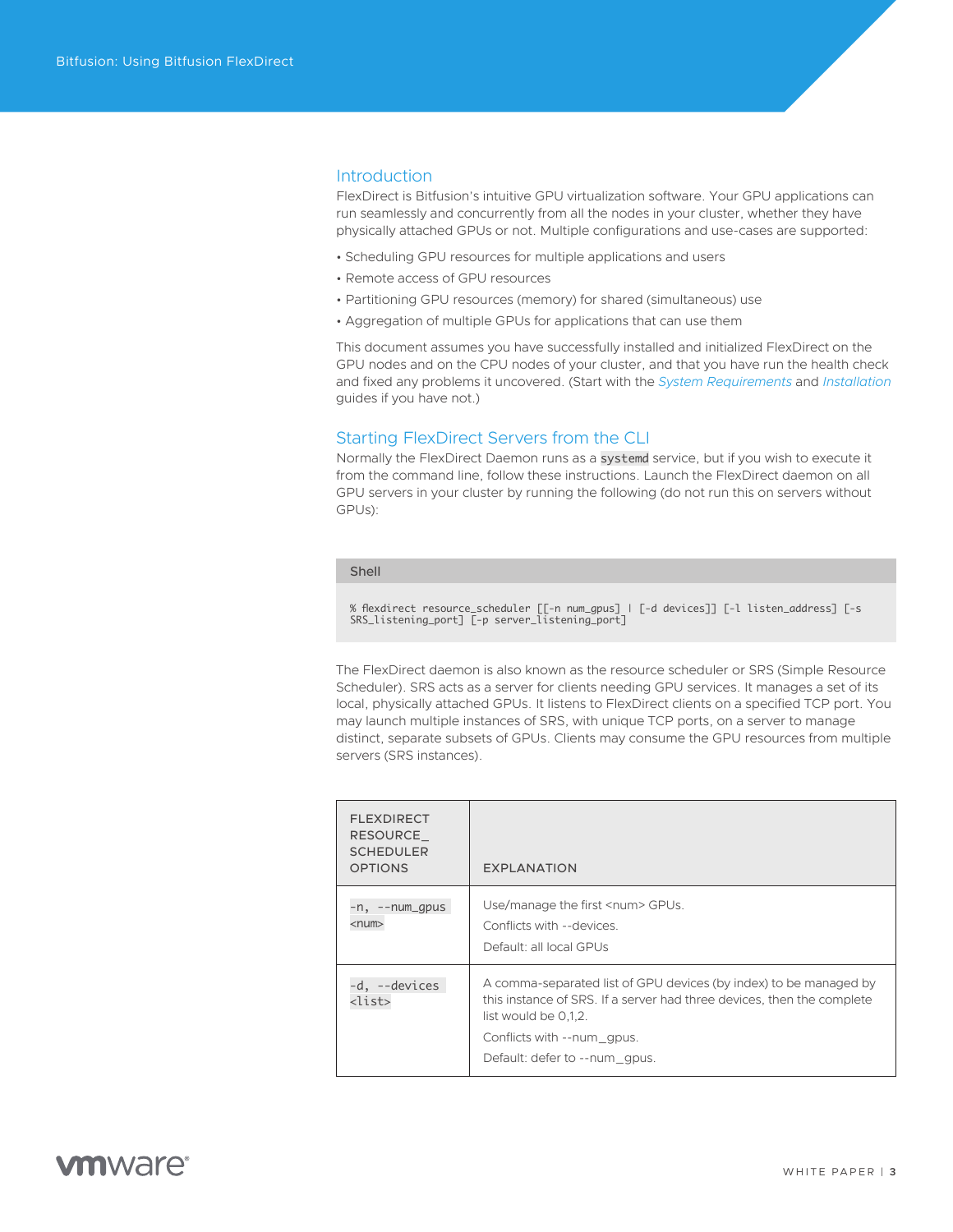| -l, --listen<br><ip address=""></ip> | The IP address that this instance of SRS will listen to for messages<br>from server.<br>Default: 0.0.0.0 (listen on any address) |
|--------------------------------------|----------------------------------------------------------------------------------------------------------------------------------|
| -s, --srs_port<br><number></number>  | The TCP port that SRS will listen to for client requests.<br>Default: 56001                                                      |
| -p, --po                             | The TCP port that a dispatcher will listen to for messages from the<br>client application.<br>Default: 55001                     |

#### Sample Output

Running resource scheduler on 0.0.0.0:56001 using 1 GPUs (0) with 1024 MiB of memory each

Be sure the ports in the range of 55001–55100, 56001–56100 and 45201–46225 are open on the GPU servers. By default, if no parameters are provided, all available GPUs are used, and FlexDirect SRS will listen on port 56001. This default configuration is suitable for many use-cases.

The drawing below shows the five processes that are running on a client (or CPU) node and on a server (or GPU) node when FlexDirect is running an application. It should help you understand the concepts, commands and usage that this manual discusses. Only two processes are directly launched by the user. These are the ones shown in a fixed font as you would type them in a command shell. The drawing also shows the TCP ports used by the GPU server processes.

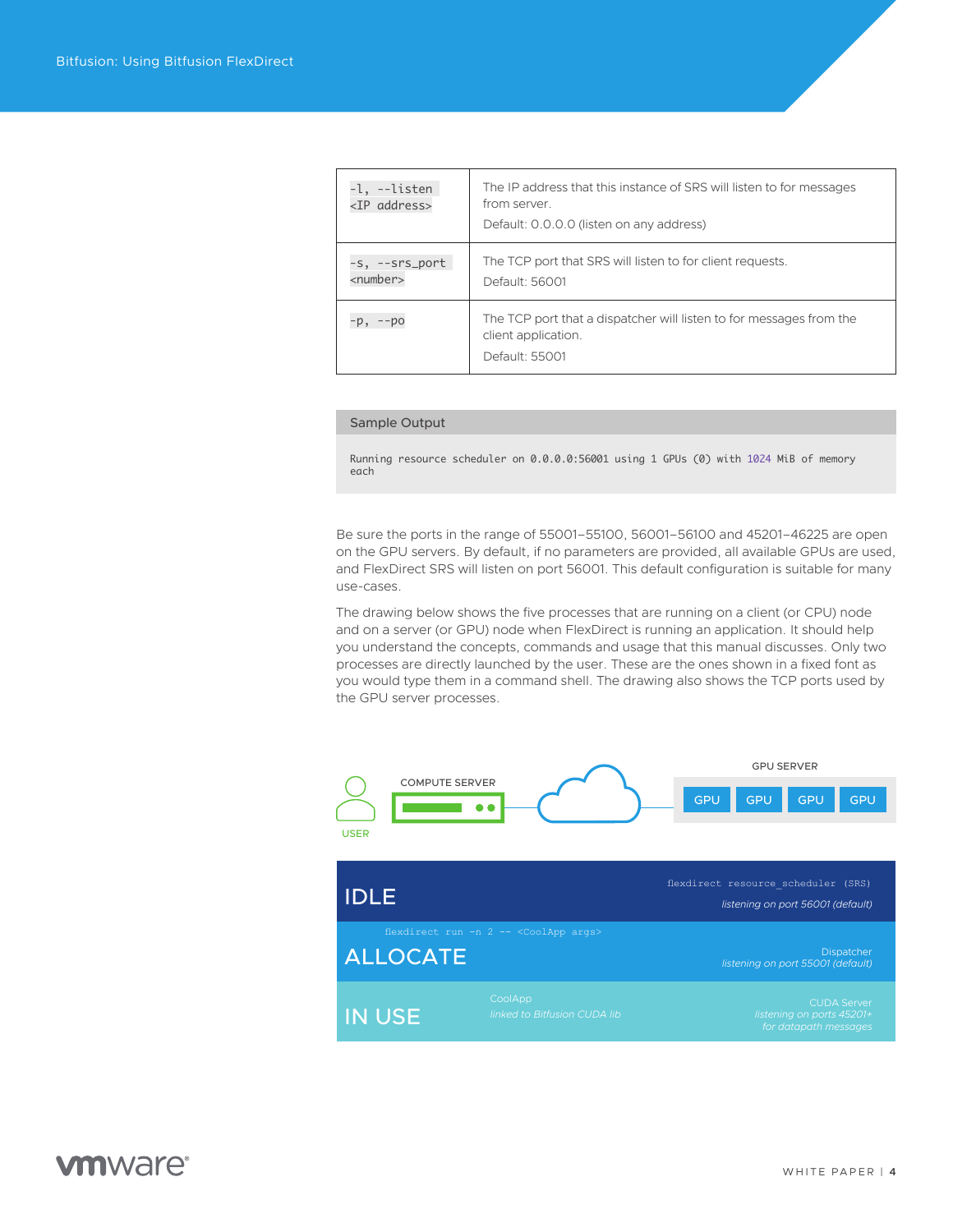### <span id="page-4-0"></span>Client Configuration and Cluster Health

Configure each client with a file, /etc/bitfusionio/servers.conf (or ~/.bitfusionio/ servers.conf), listing the IP addresses (with optional port) of all of the FlexDirect daemons that the client can access. Here is an example servers.conf showing different formats:

| servers.conf |                                          |                                    |  |
|--------------|------------------------------------------|------------------------------------|--|
| 172.31.51.20 | 172.31.51.26:56003<br>172.31.51.42 56003 | \$ cat ~/.bitfusionio/servers.conf |  |

A servers.conf file may use hostnames instead of IP address, but this is not a best practice. Since there is no easy way to ensure the IP that is resolved to is a valid, correct, performant or routed host, a hostname should be considered unsafe.

With the servers.conf file in place, you can verify the installation and find a list of available GPUs by running:

| . . | . . |  |
|-----|-----|--|

\$ flexdirect list\_gpus

- server 0 [100.98.0.16:56001]: running 0 tasks |- GPU 0: free memory 12000 MiB / 12000 MiB |- GPU 1: free memory 12000 MiB / 12000 MiB |- GPU 2: free memory 12000 MiB / 12000 MiB |- GPU 3: free memory 12000 MiB / 12000 MiB

# Verifying Setup with Health Check

Running a health check from a client node will check all GPU servers as well as the client node:

Shell

\$ flexdirect health

### Using GPUs from the Client

To launch an application and use the shared GPUs, use flexdirect run. This may be invoked from any client node, including the GPU nodes as long as they have a server.conf file configured (See the *[Installation](https://www-review.vmware.com/solutions/business-critical-apps/hardwareaccelerators-virtualization.html 
)* guide).

#### Shell

```
$ flexdirect run -n num_gpus [ [-p fraction_of_gpu] | [-m memory_per_gpu] ] --
<application and arguments>
```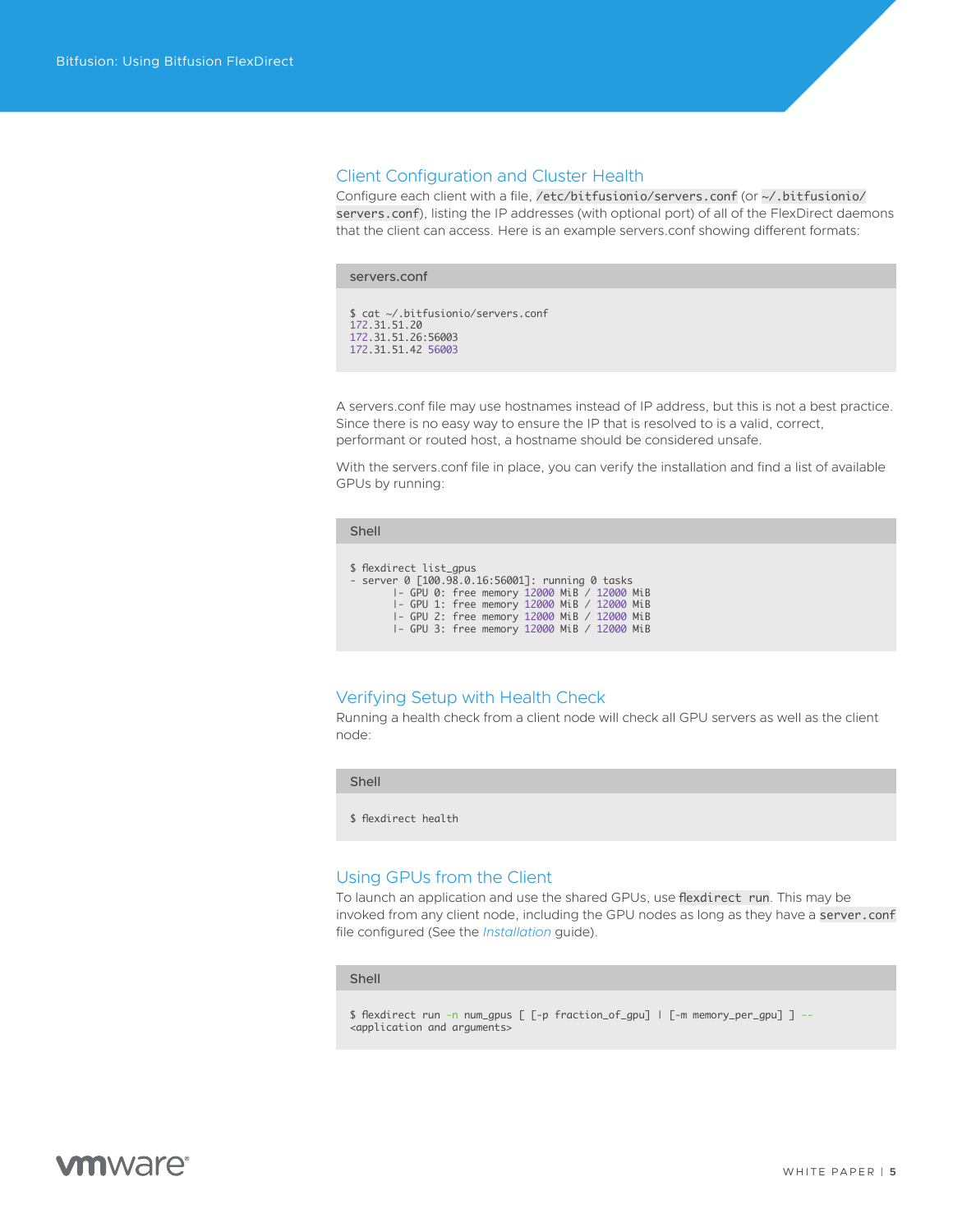| <b>FLEXDIRECT RUN</b><br><b>OPTIONS</b> | <b>EXPLANATION</b>                                                                                                                                                                                                      |
|-----------------------------------------|-------------------------------------------------------------------------------------------------------------------------------------------------------------------------------------------------------------------------|
| -s, --servers <path></path>             | The location of the servers configuration file.<br>Defaults to (in order of precedence):<br>~/. VMware Bitfusionio/servers.conf<br>/etc/VMware Bitfusionio/servers.conf                                                 |
| -w, --wait <time></time>                | Timeout in seconds or time+unit (m, h) when waiting for enough<br>GPU to be available.<br>Default: "10m" // (ten minutes)                                                                                               |
| -m, --memory <size></size>              | Amount of GPU memory in MiB to be requested.<br>Default: 0                                                                                                                                                              |
| -p, --partial<br><value></value>        | Proportion of GPU memory to be requested.<br>Default: 1.0 // 100%                                                                                                                                                       |
| -n, --num_gpus<br><number></number>     | The number of shared GPUs to use.<br>Default: 0                                                                                                                                                                         |
| $-r, -r$ dma                            | Connect through Infiniband (IB) RDMA.                                                                                                                                                                                   |
| -l, --server_list<br><list></list>      | Specify the SRS servers. If <list> is non-empty, then the<br/>configuration file is not used.<br/>Format: "<ip_address>:[port];<ip_address>:[port];<ip_<br>address&gt;:[port]</ip_<br></ip_address></ip_address></list> |
| $- -$                                   | Standard POSIX convention to ensure that any following<br>arguments are not interpreted by FlexDirect itself, but passed to<br>the application.                                                                         |

To verify that the GPUs are allocated as requested, you can use the nvidia-smi monitoring command with flexdirect run <options> at any point (from a separate terminal). For example, to verify the number and memory size of allocated GPUs, you can run the following which should show 1 GPU with 1024 MiB of available memory:

#### Shell

| NVIDIA-SMI 375.26                                                                                  | Driver Version: 375.26                                                |
|----------------------------------------------------------------------------------------------------|-----------------------------------------------------------------------|
| Persistence-MI Bus-Id<br>GPU<br><b>Name</b><br>Temp Perf Pwr:Usage/Capl<br>Fan                     | Disp.A   Volatile Uncorr. ECC  <br>Memory-Usage   GPU-Util Compute M. |
| Tesla K80<br>$0ff$  <br>0000:01:00.0<br>Ø<br>$N/\Delta\%$<br>P <sub>8</sub><br>53C<br>29W/<br>149W | 0ff<br>N/A<br>0%<br>$Defaul +$<br>QMiB /<br>1024MiB                   |
| Processes:<br>GPU<br>PID Type<br>Process name                                                      | GPU Memory<br>Usage                                                   |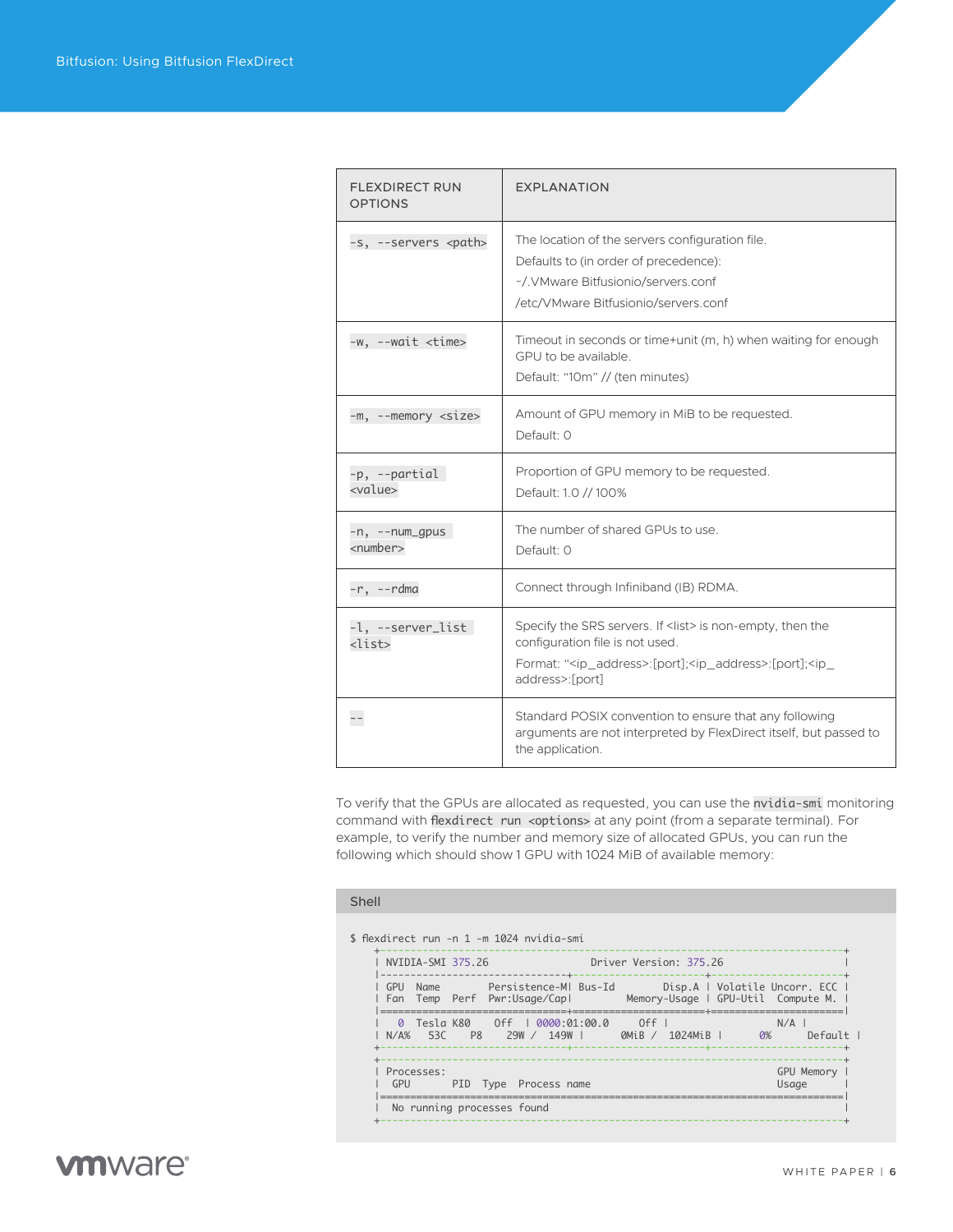<span id="page-6-0"></span>Alternatively, you could invoke a shell and allow for any applications to automatically use the configured GPU configuration, with RDMA support. The commands below have some comments inserted for clarity:

| Shell                                                                                                                                                                                                              |  |
|--------------------------------------------------------------------------------------------------------------------------------------------------------------------------------------------------------------------|--|
| \$ flexdirect run -n 1 -r bash<br>### -n 1 requests 1 GPU, -r requests an RDMA connection<br>### Now you are in a new shell with an allocated GPU available<br>### for any commands that follow.<br>$$$ nvidia-smi |  |
| $\cdots$<br>\$ python my_tensorflow_model.py                                                                                                                                                                       |  |
| $\cdots$<br>$s$ exit<br>### Now you are back in the original shell and the GPU has been freed.                                                                                                                     |  |

Some of the output skipped above with ellipses above is shown below:

#### Shell

|                                                                                                   |                  | NVIDIA-SMI 375.26            | <b>Driver Version: 375.26</b>                                                                                                     |                     |
|---------------------------------------------------------------------------------------------------|------------------|------------------------------|-----------------------------------------------------------------------------------------------------------------------------------|---------------------|
|                                                                                                   |                  |                              | GPU Name Persistence-MI Bus-Id Disp.A   Volatile Uncorr. ECC  <br>Fan Temp Perf Pwr:Usage/Capl Memory-Usage   GPU-Util Compute M. |                     |
|                                                                                                   |                  | N/A% 53C P8 29W / 149W I     | 0 Tesla K80 0ff   0000:01:00.0 0ff  <br><b>OMiB</b> / 11439MiB   <b>0%</b> Default                                                | N/A                 |
| GPU                                                                                               | Processes:       | <b>PID</b> Type Process name |                                                                                                                                   | GPU Memory<br>Usage |
|                                                                                                   |                  | No running processes found   |                                                                                                                                   |                     |
| my_tensorflow_model                                                                               |                  |                              |                                                                                                                                   |                     |
| step 0: error 100<br>step 1: error 90<br>step 2: error 91<br>step 3: error 85<br>step 4: error 73 |                  |                              |                                                                                                                                   |                     |
| step 5: error 56<br>step 6: error 53                                                              | step 7: error 55 |                              |                                                                                                                                   |                     |

# Running Applications on the Local Server

If you want to use the GPUs on the local server, just substitute the local command in place of the run command:

Shell

step 8: error 42 step 9: error 36

\$ flexdirect local -p 0.5 nvidia-smi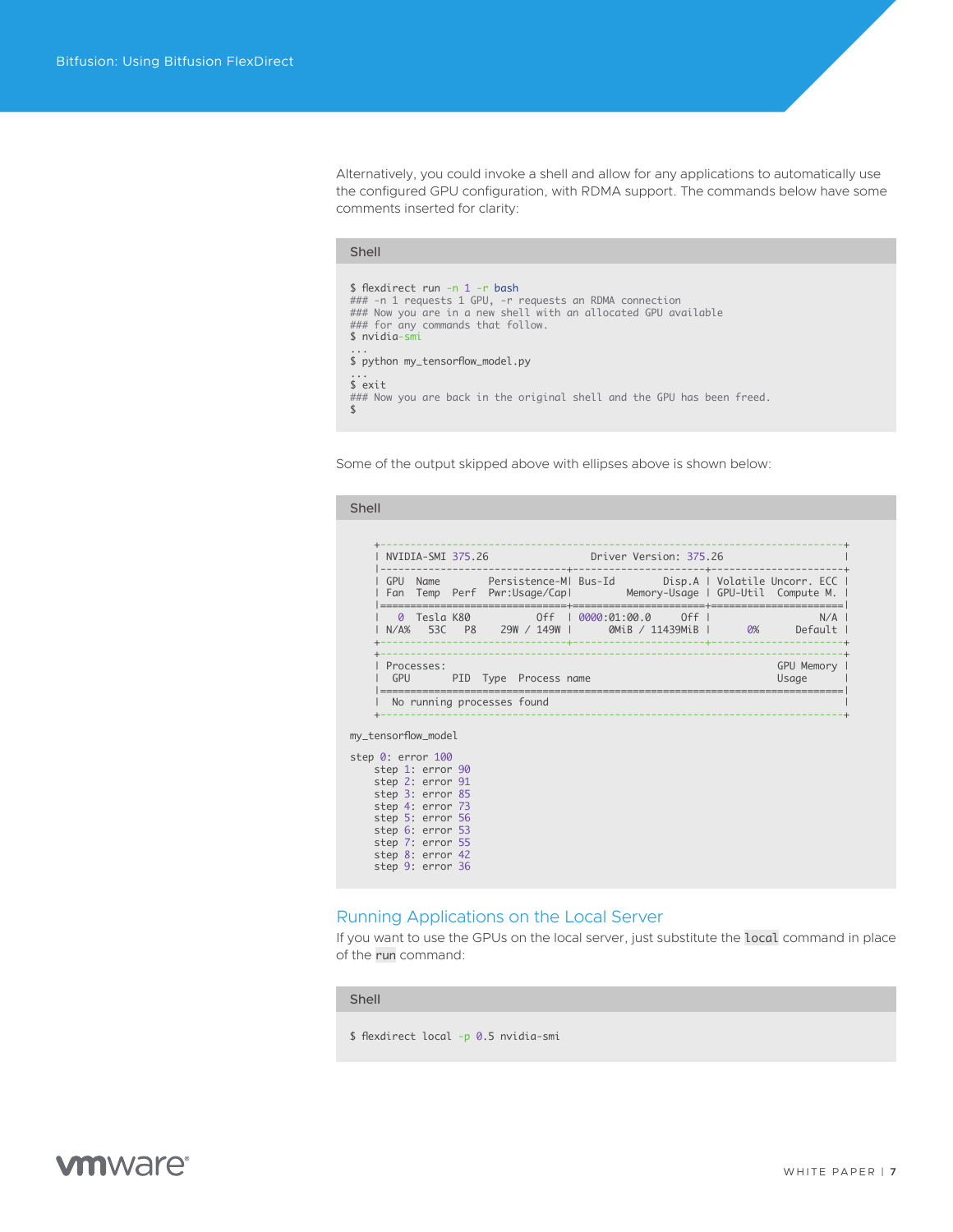<span id="page-7-0"></span>Note: COMPUTE SERVER π  $\bullet$ USER COMPUTE SERVER GPU SERVER  $\bullet$ USER GPU GPU GPU GPU COMPUTE SERVER  $\bullet$ USER COMPUTE SERVER  $\bullet$ ÷. USER

The number of GPUs option,  $-n <$ num\_gpus>, is not supported with the local

### Reserving GPUs

NOTE

command.

Alternatively, you can request GPUs and the configurations you need: Any number of GPUs and the amount of memory per GPU specified by either the -m or -p argument.

Shell

\$ flexdirect request\_gpus -n <num\_gpus> [ [-p fraction\_of\_gpu] | [-m memory\_per\_gpu]<br>Requesting 1 GPUs with partial memory 1...

The above command reserves the specified number and configuration of GPUs and creates an adaptor configuration file (~/.bitfusionio/adaptor.conf by default). For example, here is the format of adaptor.conf:

#### adaptor.conf

```
$ cat ~/.bitfusionio/adaptor.conf
172.31.51.20
172.31.51.26
```
The configuration file can be used for running applications with:

#### Shell

#### \$ flexdirect client -- <application>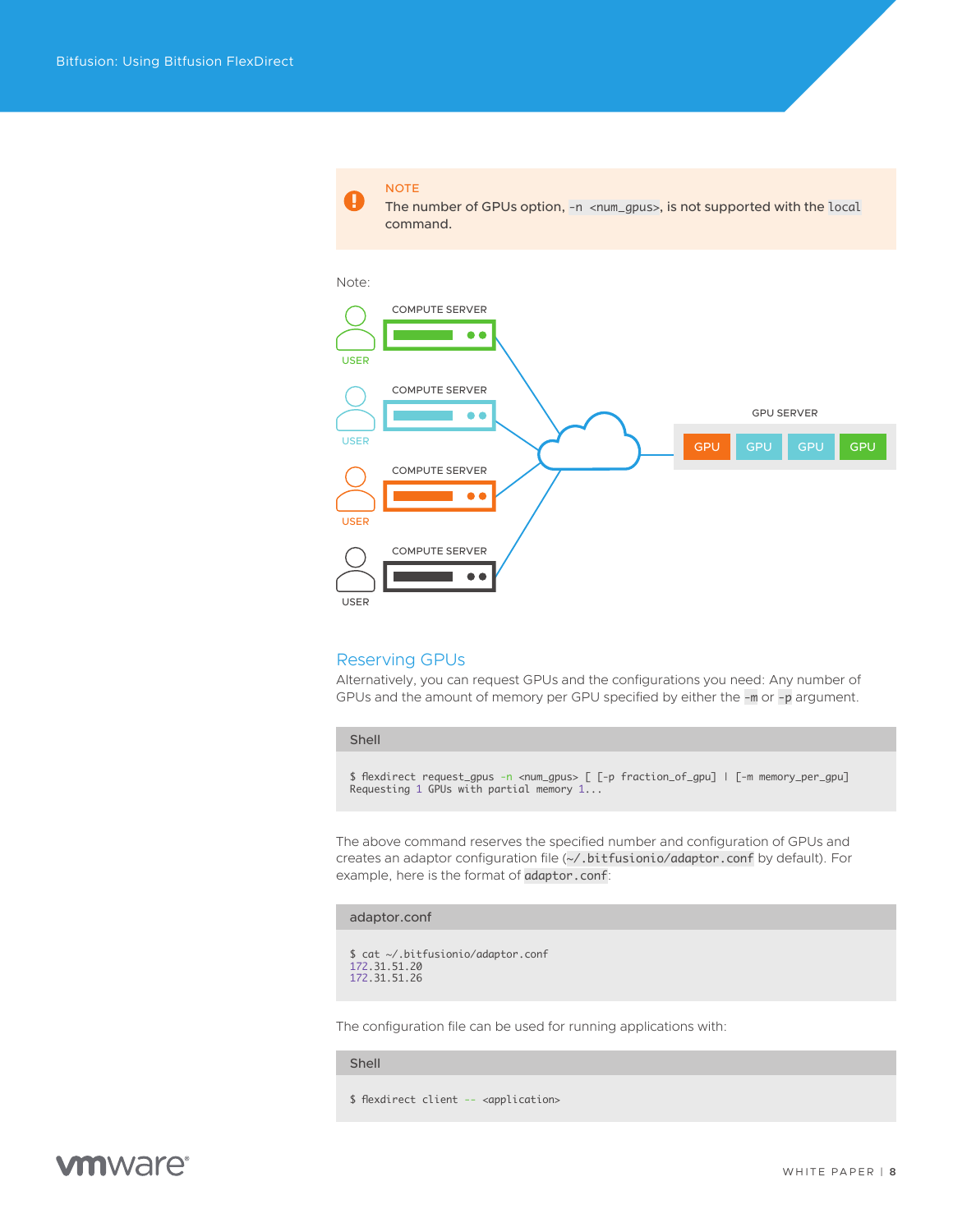<span id="page-8-0"></span>To verify that the GPUs are allocated as requested, you can use the nvidia-smi monitoring command with flexdirect client at any point.

|                    | NVIDIA-SMI 375.26 |  |                              | Driver Version: 375.26                                                                                                                |                     |
|--------------------|-------------------|--|------------------------------|---------------------------------------------------------------------------------------------------------------------------------------|---------------------|
| $\overline{1}$ GPU |                   |  |                              | Name Persistence-MI Bus-Id Disp.A   Volatile Uncorr. ECC  <br>l Fan Temp Perf Pwr:Usage/Capl     Memory-Usage l GPU-Util Compute M. l |                     |
|                    |                   |  | ------------                 | ===============<br>0 Tesla K80 0ff 1 0000:01:00.0<br>  N/A% 53C P8 29W/149W   0MiB/11439MiB   0%                                      | N/A<br>Default      |
| GPU                | Processes:        |  | <b>PID</b> Type Process name |                                                                                                                                       | GPU Memory<br>Usage |

See *[Advanced Usage](https://www-review.vmware.com/solutions/business-critical-apps/hardwareaccelerators-virtualization.html )* for documentation of the flexdirect client command. Additionally, when using reserved GPUs, you should not specify the list of servers, as that was provided by the flexdirect request\_gpus command.



Running request\_gpus multiple times will automatically release the previous configuration to the pool before requesting a new configuration.

### Releasing GPUs

After you are done using the reserved GPUs, you can release them with:

#### Shell

```
$ flexdirect release_gpus
Releasing GPUs from config file '/root/.bitfusionio/adaptor.conf'...
```
# Advanced Networking Configuration

When starting a job, FlexDirect will explore the network interfaces, paths, and bandwidths available for CPU to GPU communication. Then it will select the most efficient means of communication, balancing the characteristics of one request against any concurrent requests.

By default, FlexDirect will explore all interfaces and transport layers. By means of a network configuration file, however, you can specify which network interfaces and which transport layers FlexDirect is allowed to use. If you wish, you may set the path to this file with an environmental variable like so:

# *mware*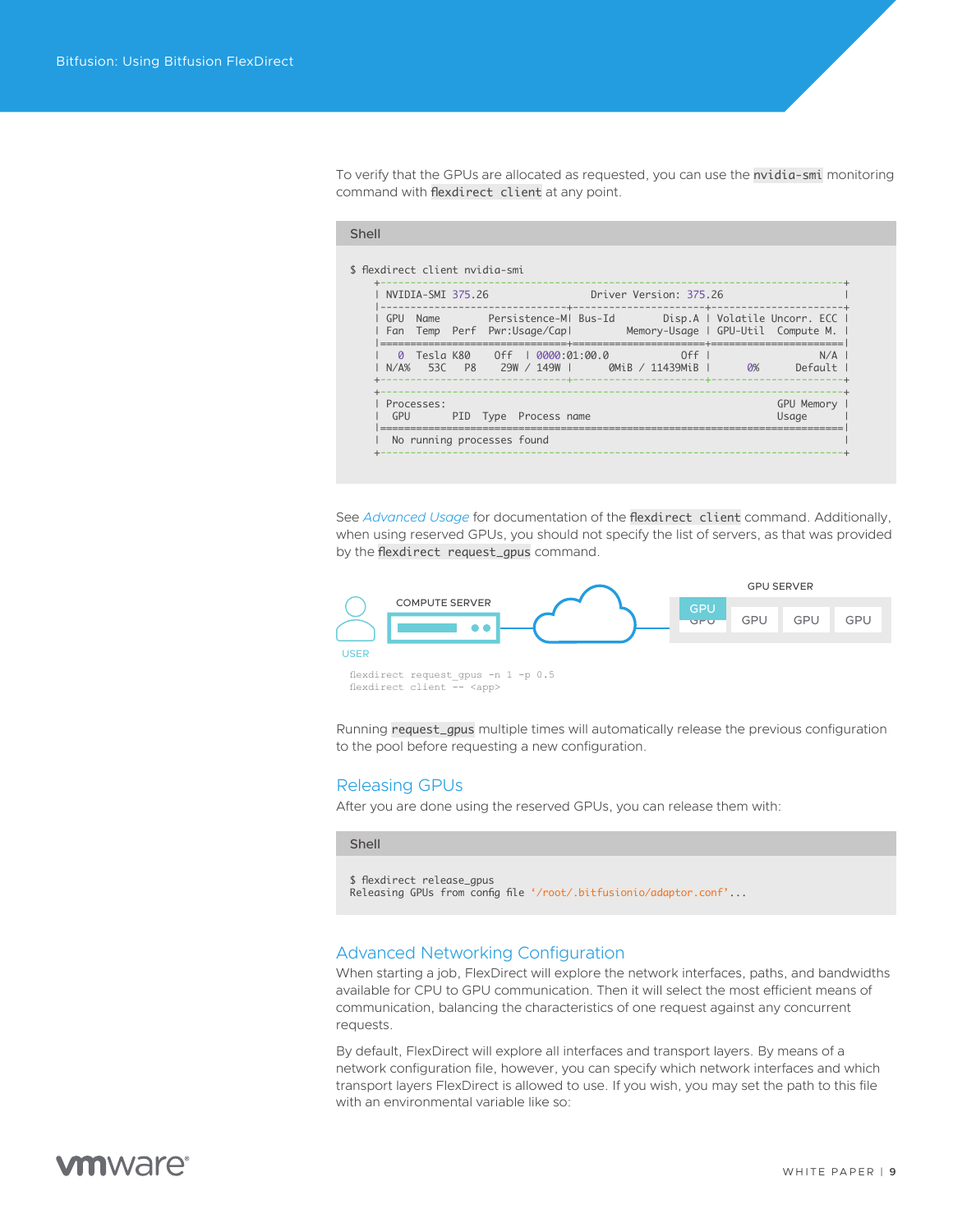#### <span id="page-9-0"></span>BF\_NETWORK\_CONFIG=/path/to/the/config/file

If this variable is not set, FlexDirect will look first for the file /etc/bitfusionio/network.conf, and then for ~/.bitfusionio/network.conf. The file is optional; by default, FlexDirect will explore everything.

A network file only specifies ports and transports for the local machine, not for other servers in a cluster. Every CPU server and GPU server may have one, which limits which of its local ports or transport layers may be used.

The file itself is a YAML file that can specify two lists: a list of enabled interfaces named enabled\_interfaces and a list of transports named enabled transports. Interfaces can be listed by their assigned IP addresses, or by name. Infiniband interfaces should be listed by device name only (use the ibv\_devices command to list names). The legal values in the transports list are tcp and infiniband. Here is an example network.conf file listing two interfaces and two transports:

#### YAML

```
---
# A list of ports FlexDirect can use
# (by ip address, 192.168.1.42, e.g.,
# or by port, e.g. eth0.
# Infiniband interfaces should be listed only by device name, e.g., usnic_0)
enabled_interfaces:
 - 10.10.10.42
 - 10.10.10.43
     - mlx5_0 
# A list of transports FlexDirect can use
# (from tcp and infiniband).
enabled_transports:
     - tcp
     - infiniband
...
```
# Detailed Usage

Run flexdirect help [command] for more information. Two examples are shown below:

# Shell

#### NAME: flexdirect - Run application with Bitfusion FlexDirect. USAGE: flexdirect <command> <options> "application" flexdirect <command> <options> -- [application] flexdirect help [command] For more information system requirements and advanced usage please visit docs.bitfusion.io COMMANDS:<br>init.i Initialize configuration. Requires root privileges. version, v Display full FlexDirect version. localhealth, LH Run health check on current node only. upgrade, U Upgrade version. Requires root privileges. uninstall Uninstall FlexDirect. Requires root privileges. dealloc Deallocate license certificate. Requires root privileges. crashreport Send crash report to Bitfusion. license Check license status.<br>list\_gpus List the available GF list\_gpus List the available GPUs in a shared pool.<br>help, h Shows a list of commands or help for one Shows a list of commands or help for one command. Client Commands:<br>client, c<br>health, H Run application. Run health check on all specified servers and current node. request\_gpus Request GPUs from a shared pool. release\_gpus Release GPUs back into a shared pool. Options must match a previous request\_gpus command.

# mware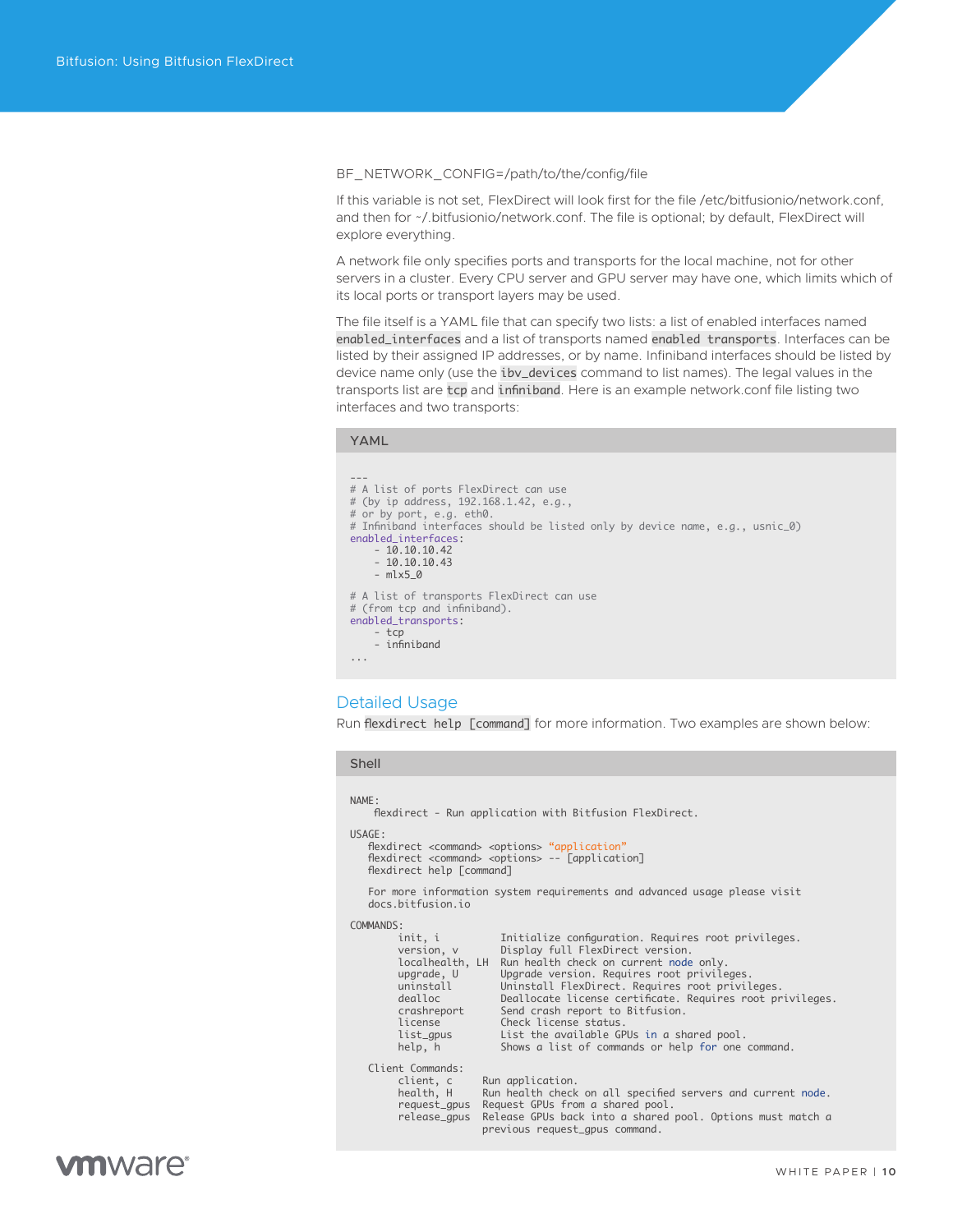| run              | Request GPUs from a shared pool, run a client command, then<br>release the GPUs. |
|------------------|----------------------------------------------------------------------------------|
| stats            | Gather stats from all servers.                                                   |
| smi              | Display smi-like info for all servers.                                           |
| local            | Run a CUDA application locally.                                                  |
| net_perf         | Gather network performance data from all SRS servers.                            |
| Server Commands: |                                                                                  |
| server, s        | Run server.                                                                      |
|                  | resource_scheduler Run FlexDirect resource scheduler (SRS) on GPU server.        |
|                  |                                                                                  |

#### EXAMPLES:

\$ sudo flexdirect init -l <license\_key>

\$ flexdirect resource\_scheduler --srs\_port 50001

\$ flexdirect run -n 4 -- <application>

### Shell

\$ flexdirect help run NAME: flexdirect run - Request GPUs from a shared pool, run a client command, then release the GPUs USAGE: flexdirect run [command options] [arguments...] CATEGORY: Client Commands OPTIONS:<br>--capture value --capture value<br>
stats and coredump, or all to include all.<br>
--servers value, -s value<br>
location of the servers config file. By default,<br>
--timeout value, -t value<br>
in sec when waiting for enough GPU to be<br>
available, defa 1.0. (default: 1)<br>--num\_gpus value, -n value The number of shar --num\_gpus value, -n value The number of shared GPUs to use (default: 0) --rdma, -r<br>
--server\_list value, -l value Specify the SRS servers. If it is non-empty, then<br>
config file is not used. Format:" $\langle i\rangle$ -indaderss>: $\langle i\rangle$ -address>: $\langle i\rangle$ -address>: $\langle i\rangle$ -address>: $\langle i\rangle$ -address>: $\langle i\rangle$ -a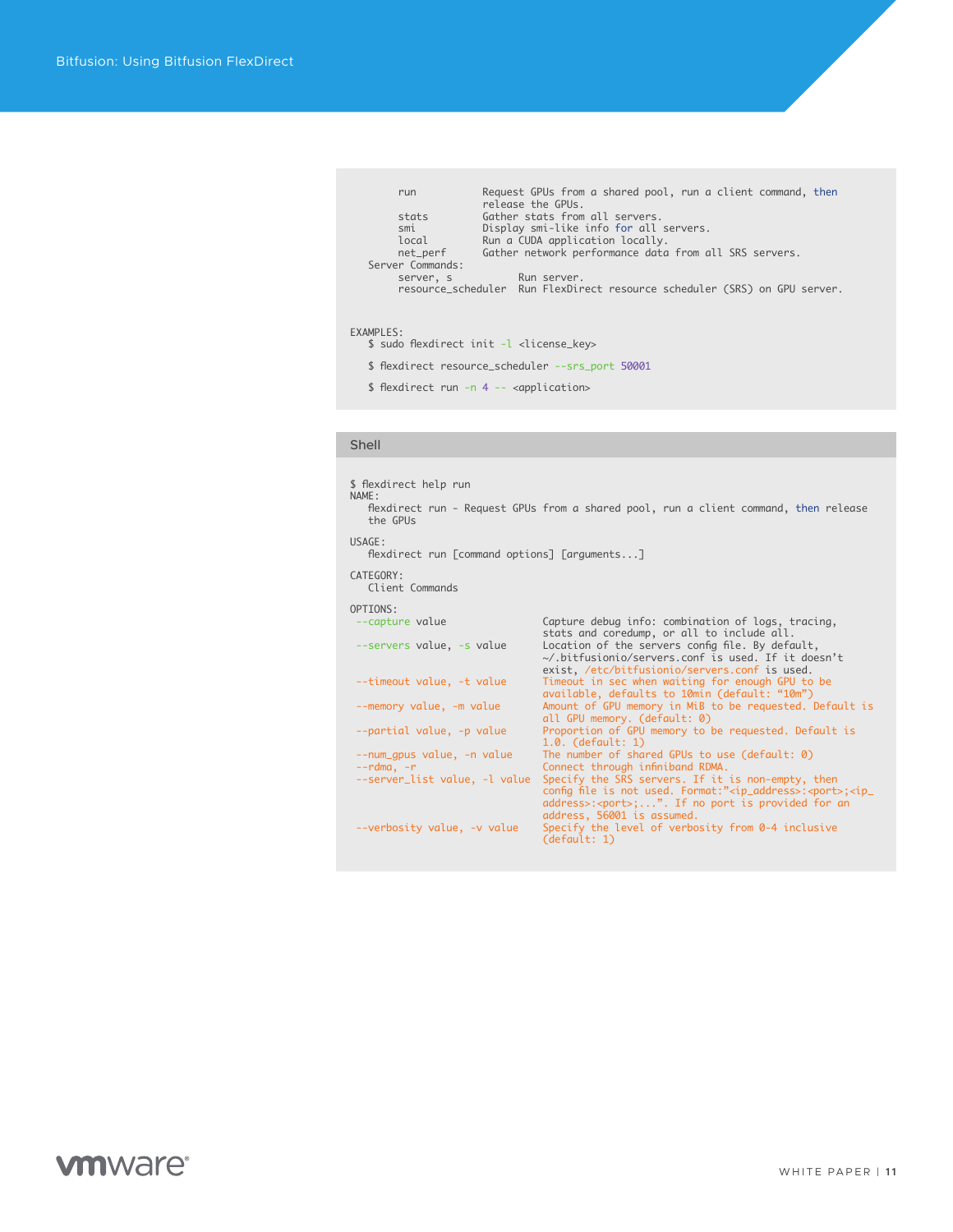# <span id="page-11-0"></span>Dividing GPU Resources by GPU Type

Support for a heterogenous cluster of GPUs is natively supported. A user can request GPUs from a different *pool* which has the desired type or generation of GPUs. Simply edit and use different versions of the /etc/bitfusion/services.conf file mentioned earlier:

#### Shell

\$ cat K80\_servers.conf 10.10.10.1 10.10.10.2 \$ cat M60\_servers.conf 10.10.20.1 10.10.20.2 10.10.20.3 \$ cat P100\_servers.conf 10.10.30.1 10.10.30.2 10.10.30.3 10.10.30.4

Then use the -s parameter when requesting or using GPUs from the client side:

#### Shell

```
$ flexdirect run -n 2 -s M60_servers.conf [--] <commmand>
$ flexdirect run -n 1 -s K80_servers.conf [--] <commmand>
$ flexdirect request_gpus -n 2 -s M60_servers.conf
$ flexdirect client [-]- <command>
$ flexdirect request_gpus -n 1 -s K80_servers.conf
$ flexdirect client [--] <command>
```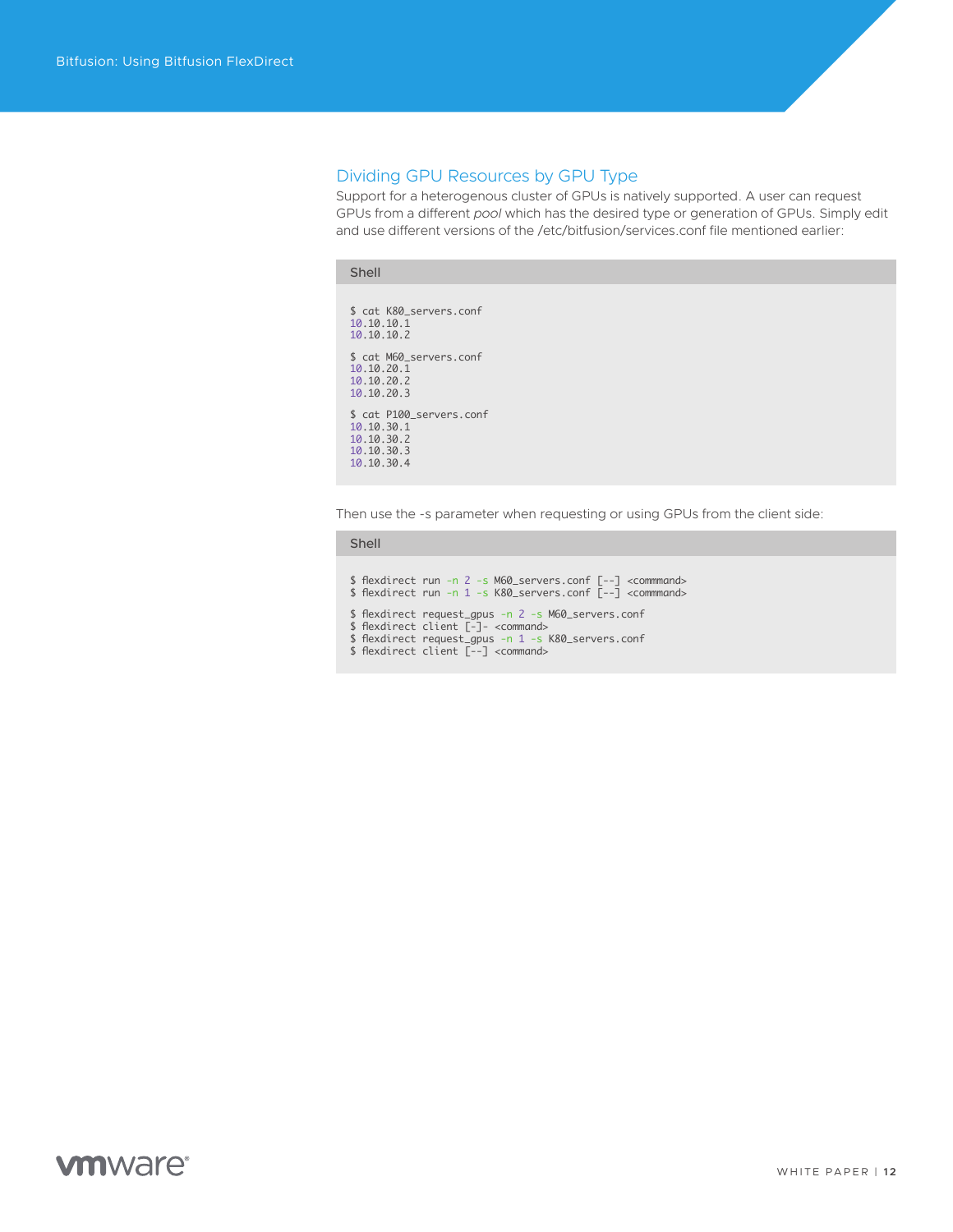For example:

#### Shell

\$ flexdirect run -n 2 -s M60\_servers.conf nvidia-smi

|            | NVIDIA-SMI 384.111  |                |                                              | Driver Version: 384.111                        |                                                                       |
|------------|---------------------|----------------|----------------------------------------------|------------------------------------------------|-----------------------------------------------------------------------|
| GPU<br>Fan | <b>Name</b><br>Temp |                | Persistence-MI Bus-Id<br>Perf Pwr:Usage/Capl |                                                | Disp.A   Volatile Uncorr. ECC  <br>Memory-Usage   GPU-Util Compute M. |
| Ø<br>N/A   | Tesla M60<br>23C    | P <sub>8</sub> | 0 <sub>n</sub><br>13W / 150W                 | 00000000:00:1D.0 Off<br>1MiB /<br>7613MiB      | 0%<br>Default                                                         |
| N/A        | Tesla M60<br>28C    | P <sub>8</sub> | On<br>13W / 150W                             | 00000000:00:1E.0 Off<br>$1$ MiB $/$<br>7613MiB | 0%<br>Default                                                         |
| GPU        | Processes:          | PID            | Type<br>Process name                         |                                                | GPU Memory<br>Usage                                                   |

\$ flexdirect run -n 1 -s K80\_servers.conf nvidia-smi

| GPU<br><b>Fan</b>   | <b>Name</b>      |                | Persistence-MI Bus-Id<br>Temp Perf Pwr:Usage/Capl | ________________________________  |                 |     |       | Disp.A   Volatile Uncorr. ECC  <br>Memory-Usage   GPU-Util Compute M.<br>______________________ |
|---------------------|------------------|----------------|---------------------------------------------------|-----------------------------------|-----------------|-----|-------|-------------------------------------------------------------------------------------------------|
| $\Omega$<br>$N/A\%$ | Tesla K80<br>53C | P <sub>8</sub> | $0ff$  <br>29W / 149W I                           | _________________<br>0000:01:00.0 | 0MiB / 11439MiB | Off | $0\%$ | $Defaul +$                                                                                      |
| GPU                 | Processes:       |                | PID Type Process name                             |                                   |                 |     |       | GPU Memory<br>Usaae                                                                             |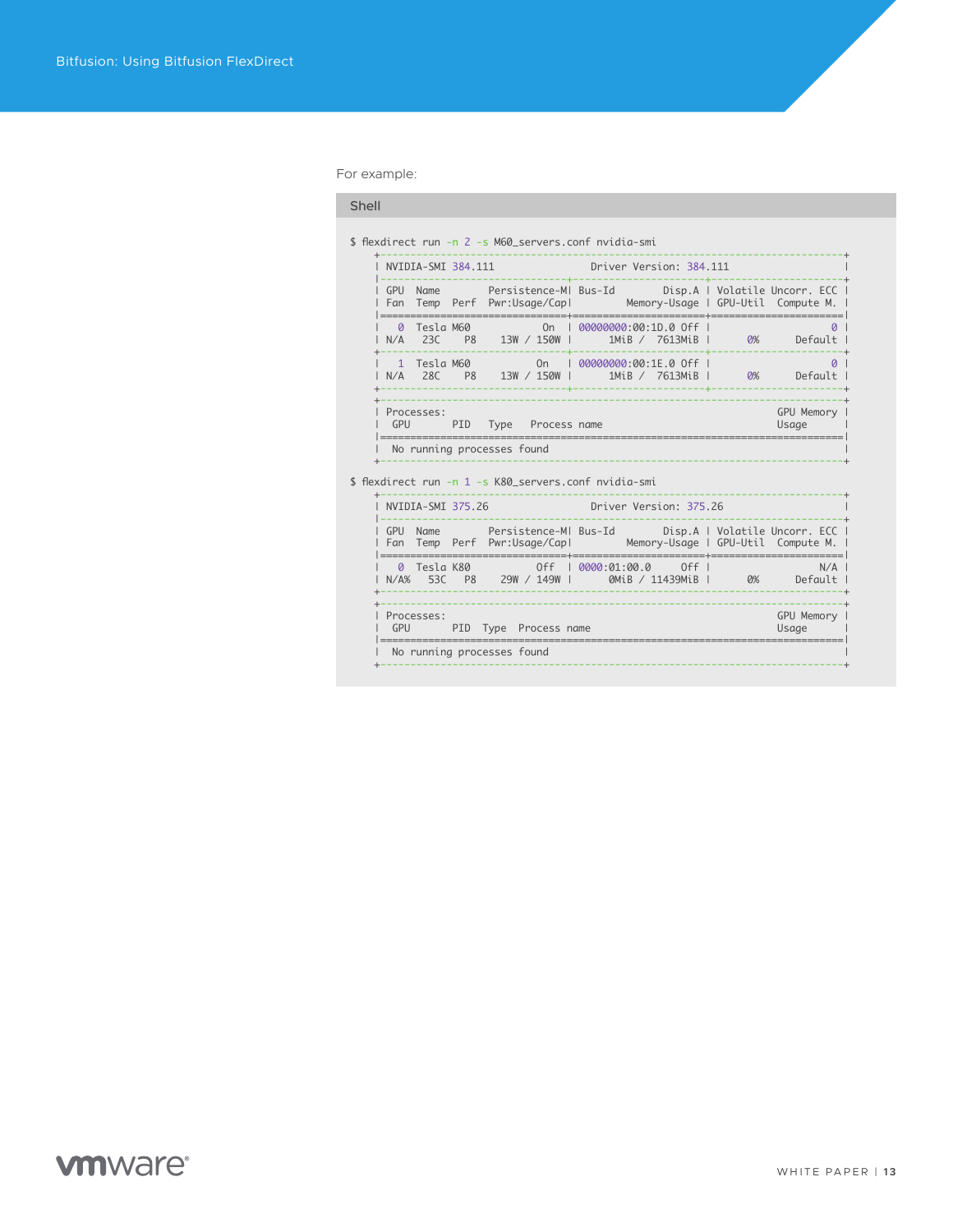```
Shell
```

```
$ flexdirect request_gpus -n 2 -s M60_servers.conf
Requesting 2 GPUs ...
$ flexdirect client nvidia-smi
 +-----------------------------------------------------------------------------+
      | NVIDIA-SMI 384.111 Driver Version: 384.111 |
 |-------------------------------+----------------------+----------------------+
 | GPU Name Persistence-M| Bus-Id Disp.A | Volatile Uncorr. ECC |
      | Fan Temp Perf Pwr:Usage/Cap| Memory-Usage | GPU-Util Compute M. |
 |===============================+======================+======================|
 | 0 Tesla M60 On | 00000000:00:1D.0 Off | 0 |
 | N/A 23C P8 13W / 150W | 1MiB / 7613MiB | 0% Default |
      +-------------------------------+----------------------+----------------------+
 | 1 Tesla M60 On | 00000000:00:1E.0 Off | 0 |
 | N/A 28C P8 13W / 150W | 1MiB / 7613MiB | 0% Default |
      +-------------------------------+----------------------+----------------------+
         +-----------------------------------------------------------------------------+
      | Processes: GPU Memory |
                 PID Type Process name
 |=============================================================================|
     | No running processes found |
 +-----------------------------------------------------------------------------+
$ flexdirect request_gpus -n 1 -s K80_servers.conf
Requesting 1 GPU ...
$ flexdirect client nvidia-smi
 +-----------------------------------------------------------------------------+
 | NVIDIA-SMI 375.26 Driver Version: 375.26 |
 |-------------------------------+----------------------+----------------------+
 | GPU Name Persistence-M| Bus-Id Disp.A | Volatile Uncorr. ECC |
      | Fan Temp Perf Pwr:Usage/Cap| Memory-Usage | GPU-Util Compute M. |
 |===============================+======================+======================| 
 | 0 Tesla K80 Off | 0000:01:00.0 Off | N/A |
 | N/A% 53C P8 29W / 149W | 0MiB / 11439MiB | 0% Default |
                              +-------------------------------+----------------------+----------------------+ 
 +-----------------------------------------------------------------------------+
      Processes: GPU Memory<br>| GPU PID Type Process name | Contract Contract CPU Memory | Usage | CPU Memory
        GPU PID Type Process name
 |=============================================================================|
    | No running processes found
 +-----------------------------------------------------------------------------+
```
### Dividing GPU Resources into Multiple Pools

You may wish to divide the available resources on the same GPU server among multiple users. In this case, you must watch out for two things:

- Make sure that the GPUs used by each resource scheduler (SRS process instance) do not overlap. This is controlled by the --devices flag. It is not enough to just use the --num\_ devices flag, as that will always use the first n devices.
- Make sure the ports used by each scheduler do not overlap. This includes the main FlexDirect port, controlled by --srs\_port, but also the port range used by spawned server processes, controlled by --port.

For example, the following commands will divide four GPUs between two resource schedulers (two SRS process instances) on a single server. They have to be run either in separate terminals or in the background.

#### Shell

\$ flexdirect resource\_scheduler --devices 0,1 --srs\_port 56001 --port 56002 & Running resource scheduler on 0.0.0.0:56001 using 2 GPUs (0,1) with 1024 MiB of memory each

\$ flexdirect resource\_scheduler --devices 2,3 --srs\_port 57001 --port 57002 & Running resource scheduler on 0.0.0.0:57001 using 2 GPUs (2,3) with 1024 MiB of memory each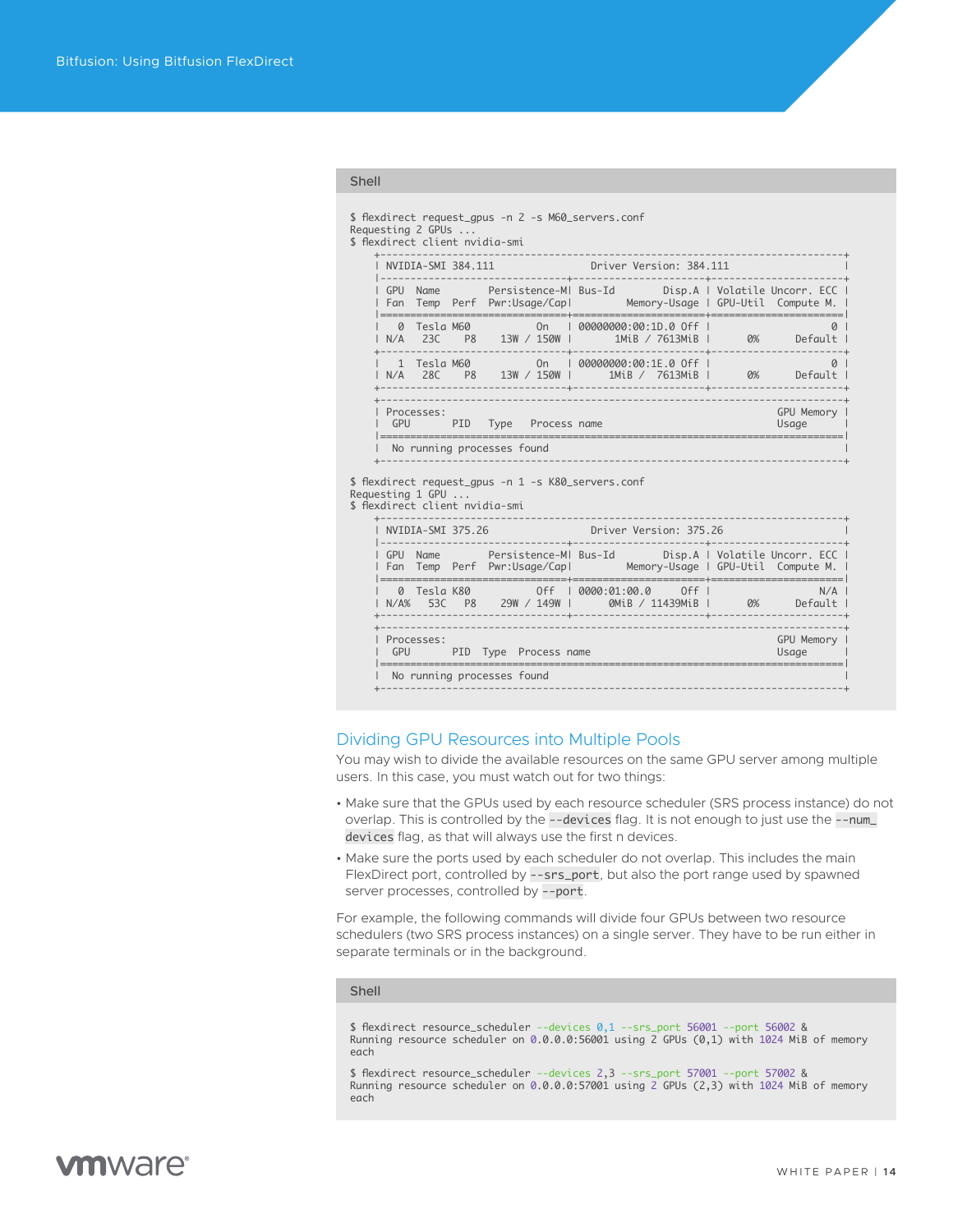# <span id="page-14-0"></span>Usage Examples

Run a command with one GPU:

### Shell

\$ flexdirect run -n 1 nvidia-smi

| GPU<br>- Fan | <b>Name</b>      |                | Persistence-MI Bus-Id<br>Temp Perf Pwr:Usage/Capl |                |                 |     |    | Disp.A   Volatile Uncorr. ECC  <br>Memory-Usage   GPU-Util Compute M. |
|--------------|------------------|----------------|---------------------------------------------------|----------------|-----------------|-----|----|-----------------------------------------------------------------------|
| Ø<br>$N/A\%$ | Tesla K80<br>530 | P <sub>8</sub> | 0ff<br>149W<br>29W /                              | 0.0000:01:0000 | 0MiB / 11439MiB | 0ff | 0% | $Defaul +$                                                            |
| GPU          | Processes:       | PID.           | Type Process name                                 |                |                 |     |    | GPU Memory<br>Usaae                                                   |

Run a command with one GPU with 1/2 of total GPU memory:

#### Shell

\$ flexdirect run -n 1 -p 0.5 nvidia-smi

| GPU<br>Fan          | <b>Name</b><br>Temp |                | Persistence-MI Bus-Id<br>Perf Pwr:Usage/Capl |                |        |                |    | Disp.A   Volatile Uncorr. ECC  <br>Memory-Usage   GPU-Util Compute M. |
|---------------------|---------------------|----------------|----------------------------------------------|----------------|--------|----------------|----|-----------------------------------------------------------------------|
| $\Omega$<br>$N/A\%$ | Tesla K80<br>- 530  | P <sub>8</sub> | 0ff<br>29W / 149W                            | 0.0000:01:0000 | QMiR / | 0ff<br>5719MiR | 0% | N/A<br>$Defaul +$                                                     |
| GPU                 | Processes:          | PID            | Type Process name                            |                |        |                |    | GPU Memory<br>Usaae                                                   |

Run a command with one GPU with 1GB of memory:

### Shell

\$ flexdirect run -n 1 -m 1024 nvidia-smi

| GPU<br>Fan   | <b>Name</b>        |                | Persistence-MI Bus-Id<br>Temp Perf Pwr:Usage/Capl |                |        |                |    | Disp.A   Volatile Uncorr. ECC  <br>Memory-Usage   GPU-Util Compute M. |
|--------------|--------------------|----------------|---------------------------------------------------|----------------|--------|----------------|----|-----------------------------------------------------------------------|
| Ø<br>$N/A\%$ | Tesla K80<br>- 530 | P <sub>8</sub> | 0ff<br>29W / 149W L                               | 0.0000:01:0000 | QMiB / | 0ff<br>1024MiB | 0% | N/A<br>$Defaul +$                                                     |
| GPU          | Processes:         |                | PID Type Process name                             |                |        |                |    | GPU Memory<br>Usaae                                                   |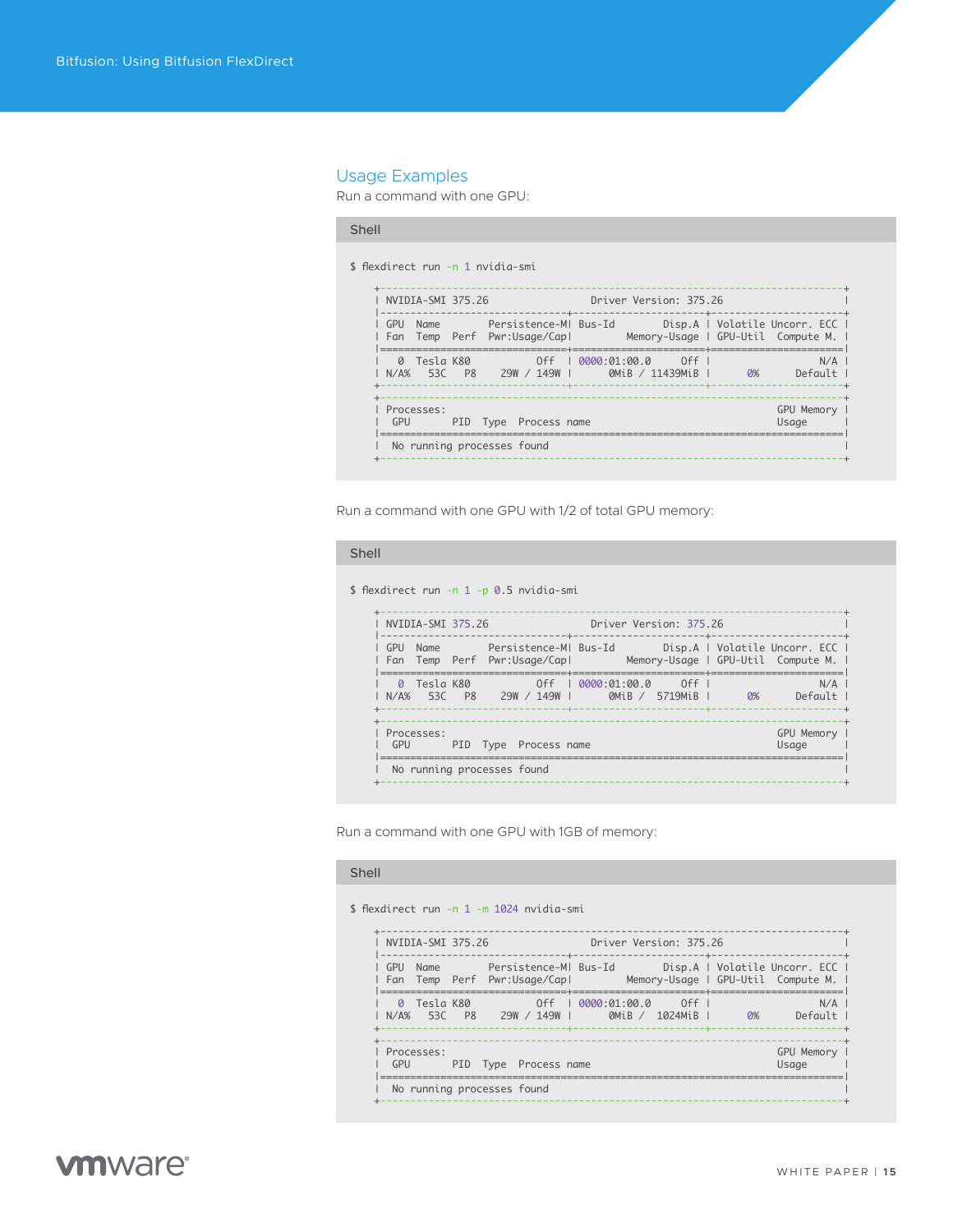Run a command using eight GPUs with 1/3 of total memory each:

| Shell                                                                                                                                                                                                                                                                     |
|---------------------------------------------------------------------------------------------------------------------------------------------------------------------------------------------------------------------------------------------------------------------------|
| \$ flexdirect run -n 8 -p 0.33 python my_tensorflow_model.py<br>step $0:$ error $100$<br>step 1: error 90<br>step 2: error 91<br>step 3: error 85<br>step 4: error 73<br>step 5: error 56<br>step 6: error 53<br>step 7: error 55<br>step 8: error 42<br>step 9: error 36 |
|                                                                                                                                                                                                                                                                           |

Reserve four GPUs with 2GB of memory each, run multiple commands, then release the GPUs. Reserving the GPUs instead of using flexdirect run ensures that the same four GPUs are used for all commands.

|                                        | \$ flexdirect client nvidia-smi                                                                |                                  | <b>Driver Version: 375.26</b> |                  |                                                                                    |                              |                                                                                                                                   |
|----------------------------------------|------------------------------------------------------------------------------------------------|----------------------------------|-------------------------------|------------------|------------------------------------------------------------------------------------|------------------------------|-----------------------------------------------------------------------------------------------------------------------------------|
|                                        | NVIDIA-SMI 375.26                                                                              |                                  |                               |                  |                                                                                    |                              | GPU Name Persistence-MI Bus-Id Disp.A   Volatile Uncorr. ECC  <br>Fan Temp Perf Pwr:Usage/Capl Memory-Usage   GPU-Util Compute M. |
| 35%<br>$\boldsymbol{\emptyset}$<br>35% | GeForce GTX 1050 0ff   0000:01:00.0<br>28C<br>35% 28C<br>35% 28C P8 35W / 75W   0MiB / 2048MiB | P8 35W / 75W I<br>P8 35W / 75W I |                               | OMiB /<br>OMiB / | $0ff$  <br>0MiB / 2048MiB  <br>$0ff$  <br>2048MiB  <br>$0ff$  <br>2048MiB  <br>Off | 0%<br>0%<br>$\overline{0\%}$ | N/A<br>0%<br>Default I<br>N/A<br>Default I<br>N/A<br>Default I<br>N/A<br>Default                                                  |
|                                        | Processes:<br>GPU PID Type Process name                                                        |                                  |                               |                  |                                                                                    |                              | GPU Memory  <br>Usage                                                                                                             |

|                            | step 1: error 90 |  |
|----------------------------|------------------|--|
|                            | step 2: error 91 |  |
|                            | step 3: error 85 |  |
|                            | step 4: error 73 |  |
|                            | step 5: error 56 |  |
|                            | step 6: error 53 |  |
|                            | step 7: error 55 |  |
|                            | step 8: error 42 |  |
|                            | step 9: error 36 |  |
|                            |                  |  |
| \$ flexdirect release_gpus |                  |  |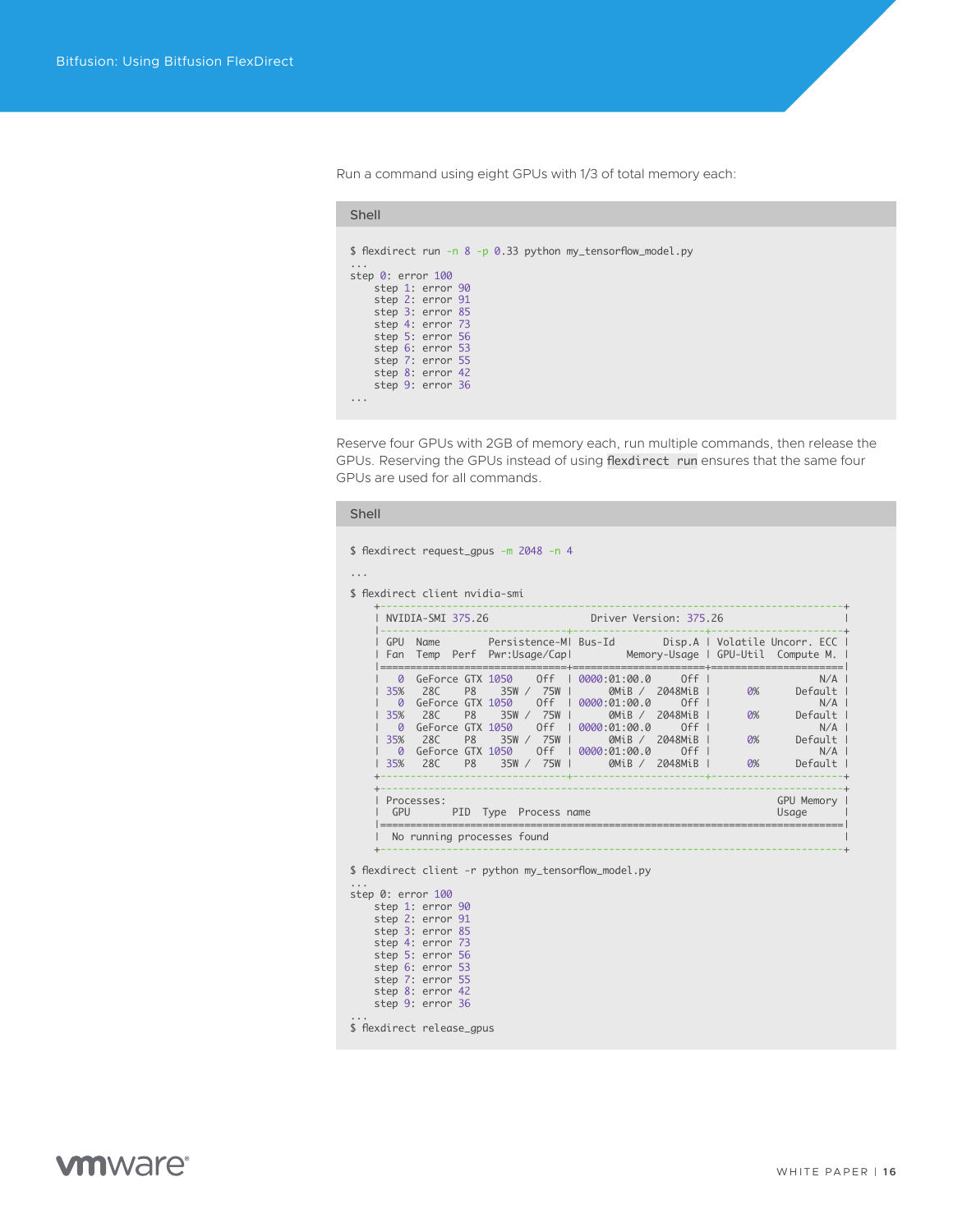#### <span id="page-16-0"></span>Upgrading FlexDirect

FlexDirect provides the upgrade command to install a new version. By default, it installs the latest stable version. As of the v1.9 release, you may specify any other released version.

#### Shell

- # Install the latest stable release.
- \$ sudo flexdirect upgrade
- # Install a specific release. May be older than the current installation.
- # In the example below, install version 1.8.3.
- \$ sudo flexdirect upgrade -v 1.8.3.

# **NOTE**

Remember to kill the resource scheduler first when changing FlexDirect versions on a GPU server, and then to launch it again afterwards.

### **Licensing**

FlexDirect is a licensed software product. When you purchase the software, Bitfusion will send you one or more license keys (a string of characters), each of which can license several CPU or GPU servers. Any server running FlexDirect authorizes features by contacting an external Bitfusion license server and by means of three local files in /opt/bitfusionio/lic.

- license\_key contains the key
- license.txt contains a license certificate generated by the external Bitfusion server
- host\_id contains an identity number, unique to the host, generated by the FlexDirect software

The Bitfusion server will validate certificates when FlexDirect runs.

The Bitfusion license server also generates new certificates when FlexDirect sends requests containing valid host IDs and license keys. The server will not generate certificates beyond the number authorized by the key.

If you need to migrate a FlexDirect installation to a new server, you should deallocate its existing certificate on the old server, prior to requesting a certificate on the new server. Deallocation informs the Bitfusion server that the old certificate is invalid and no longer counts toward the total number authorized by the key.

When FlexDirect is installed, it will automatically try to obtain a license certificate, but you may also explicitly request a license with the init command. You might do this if, for example, your old license has expired, and you purchase a new key.

#### Text

- \$ # Allocate a new license from the Bitfusion server and copy to
- 
- \$ # /opt/bitfusionio/lic/license.txt \$ # Using "-l <license key string>" to avoid interactive prompt \$ flexdirect init -l 0123456780ABCDEF # example, but invalid, key,
-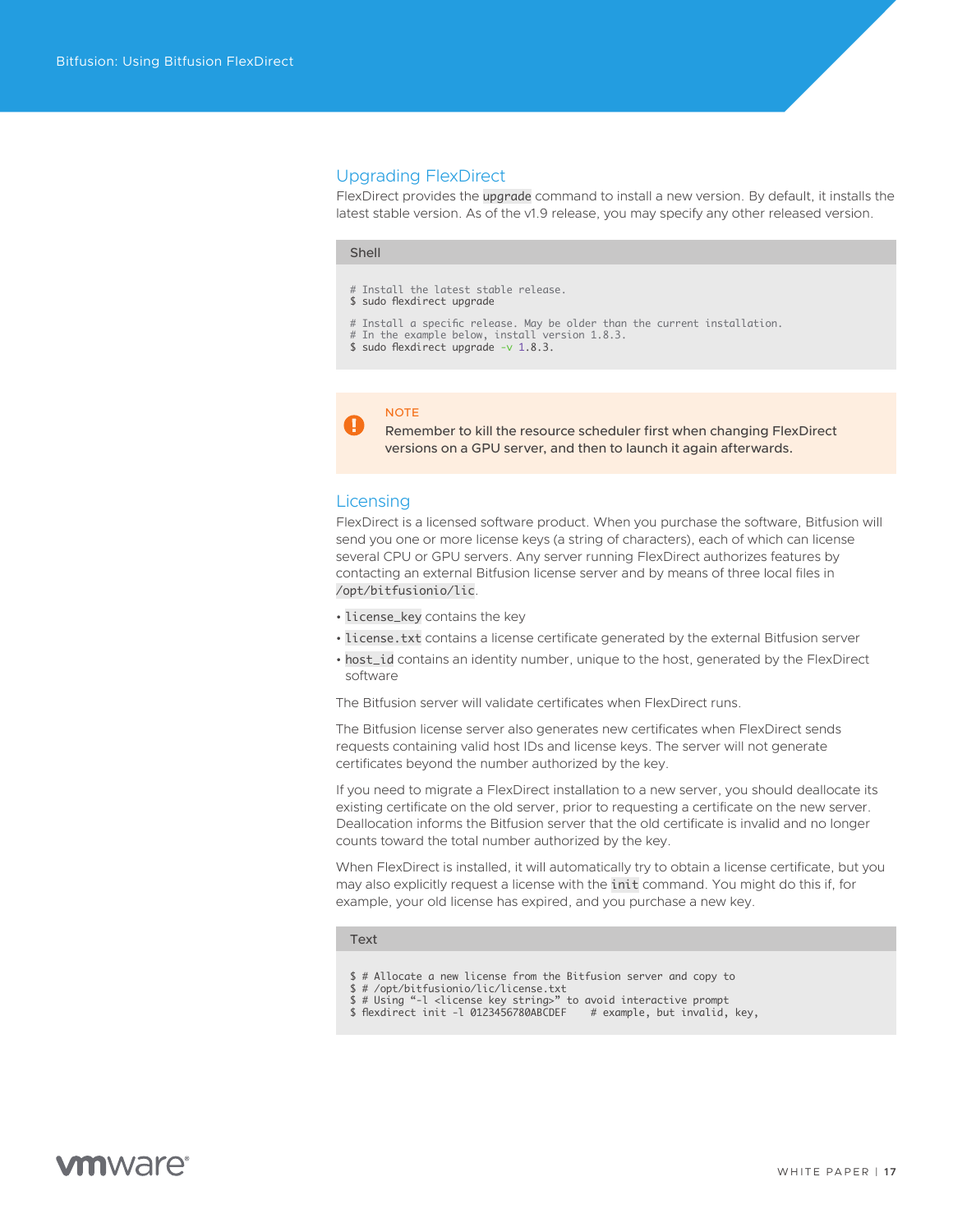<span id="page-17-0"></span>You may deallocate a license certificate with the dealloc command:

#### Text

\$ # Deallocate the license certificate from the local machine and from \$ # the Bitfusion server, thus I can request/re-allocate this license on a new host.

\$ flexdirect dealloc

If you need to license servers that cannot connect to the external license server, please contact your Bitfusion representative or *[askbitfusion@vmware.com](mailto:askbitfusion%40vmware.com?subject=)*

#### **Crashreport**

FlexDirect has a crash report command that gathers run-time log files and installation log files as well as health check output from your cluster and sends everything in an email to *[askbitfusion@vmware.com](mailto:askbitfusion%40vmware.com?subject=)*. The email will open a support ticket at Bitfusion. Feel free to use this command as a means of reporting issues you encounter using FlexDirect. You might want to supplement this report with your own email, also to *[askbitfusion@vmware.](mailto:askbitfusion%40vmware.com?subject=) [com](mailto:askbitfusion%40vmware.com?subject=)*, describing your issue.

#### Text

\$ # The following will report local data as well as data from \$ # the servers in /etc/bitfusionio/servers.conf. \$ # It will run in interactive mode, so you will need to  $$ #$  respond to prompts \$ \$ flexdirect crashreport \$ # The following will report local data as well as data from \$ # the servers in /my/random/servers.conf. \$ # (-y option) Does not seek confirmation from prompt. \$ \$ flexdirect crashreport -y -s /my/random/servers.conf